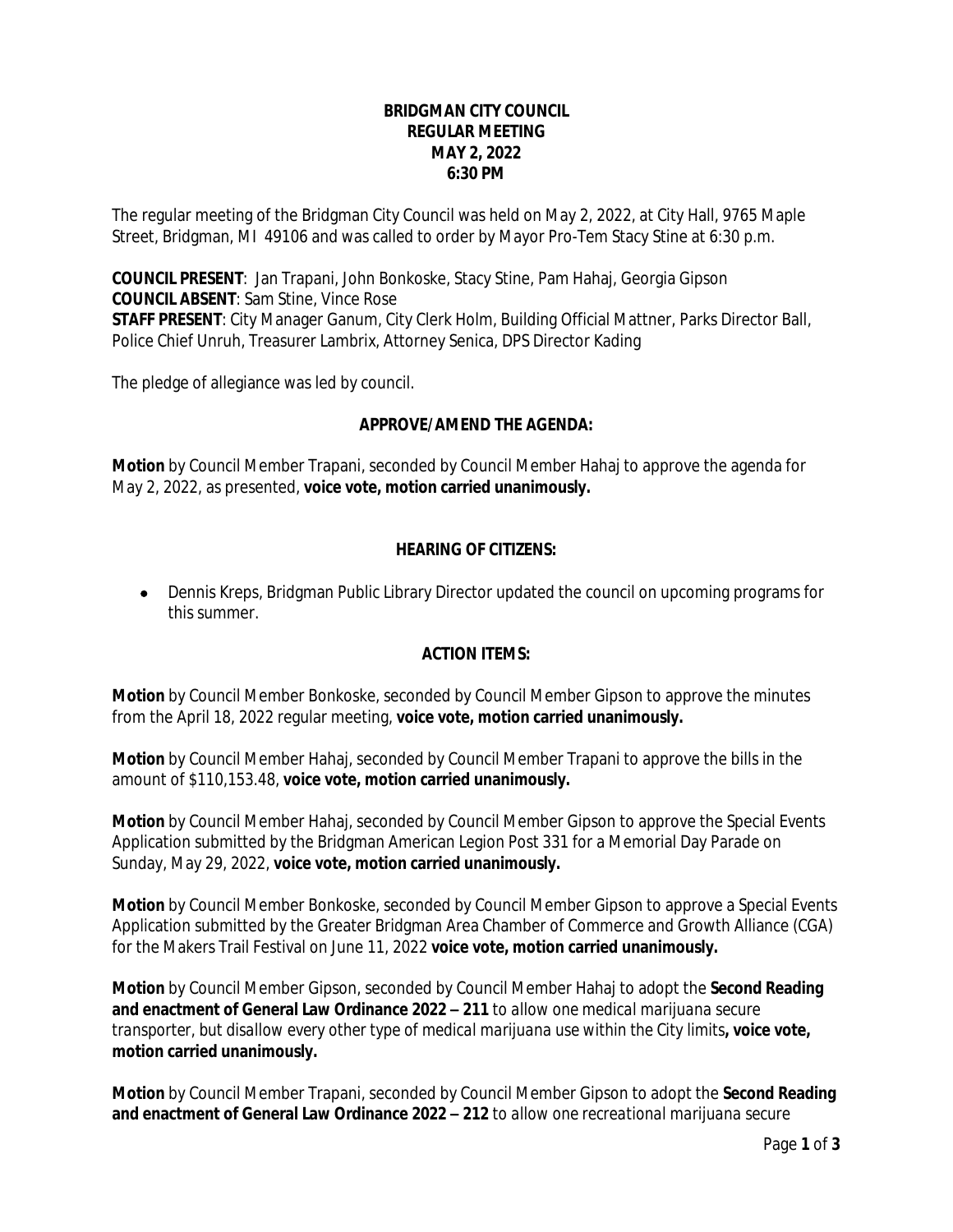*transporter, but disallow every other type of recreational marijuana use within the City limits***, voice vote, motion carried unanimously.**

**Motion** by Council Member Trapani, seconded by Council Member Hahaj to adopt the **Second Reading and enactment of Ordinance 2022 – 213** *to amend the Bridgman Zoning Ordinance, to include marijuana secure transporter as a permitted use within the Interstate Gateway District and Transitional Industrial District, and add zoning definitions***, voice vote, motion carried unanimously.**

**Motion** by Council Member Hahaj, seconded by Council Member Gipson to adopt the **First Reading and Introduction of Ordinance 2022 – 214** *to amend the Bridgman Zoning Ordinance to incorporate Planned Unit Development (PUD) provisions,*

 Member Bonkoske led a lengthy discussion on the proposed Ordinance sharing his concerns with language throughout the document. After Ganum and Senica answered questions and the council continued on with discussion, it was suggested to take it back to the Planning Commission to see if changes needed to be made before the second reading and adoption.

#### **Voice vote, motion carried unanimously.**

**Motion** by Council Member Hahaj, seconded by Council Member Gipson to schedule a public hearing for the Fiscal Year Budget (July 1, 2022 – June 30, 2023) on June 6, 2022, at 6:30 p.m. at City Hall, **voice vote, motion carried unanimously.**

**Motion** by Council Member Bonkoske, seconded by Council Member Hahaj to approve Horizon Bank and Honor Credit Union as secondary depositories for investment purposes as allowed in the Investment Policy, **voice vote, motion carried with Council Member Gipson abstaining.**

## **WORKSHOP ITEMS AND REPORTS:**

## **Assessor's monthly report – April 2022**

Assessor Baumann was not present. Ganum highlighted the preliminary analysis showing an increase in residential values of 7.5% for this upcoming 2023 assessment roll, but because of State Law, the City will be capped at 5%.

#### **City Attorney's Report - verbal**

Attorney Senica explained the new indemnification agreement that will be included in the next Special Events Application. This form was copied from another local municipality. A few changes were made and now it is much easier to read and understand.

#### **City Manager's Report**

Ganum shared a few additional items along with his written report.

- The City recently upgraded the computer system from Google to Microsoft. OneDrive will now be used instead of the Google Drive to access files.
- The council is invited to the Memorial Day parade. Please let him know by Friday who will be attending so he can let the Legion know.
- A week from today Bridgman will host the Blossomtime breakfast at the Weko Beach House.
- Christopher Quattrin, County Drain Commissioner recently stopped in to speak to him regarding a petition the County received for the Bedortha Drain. Quattrin would like to have a public meeting for the Bedortha and Bridgman Drains and would like the City to participate as a petitioner.